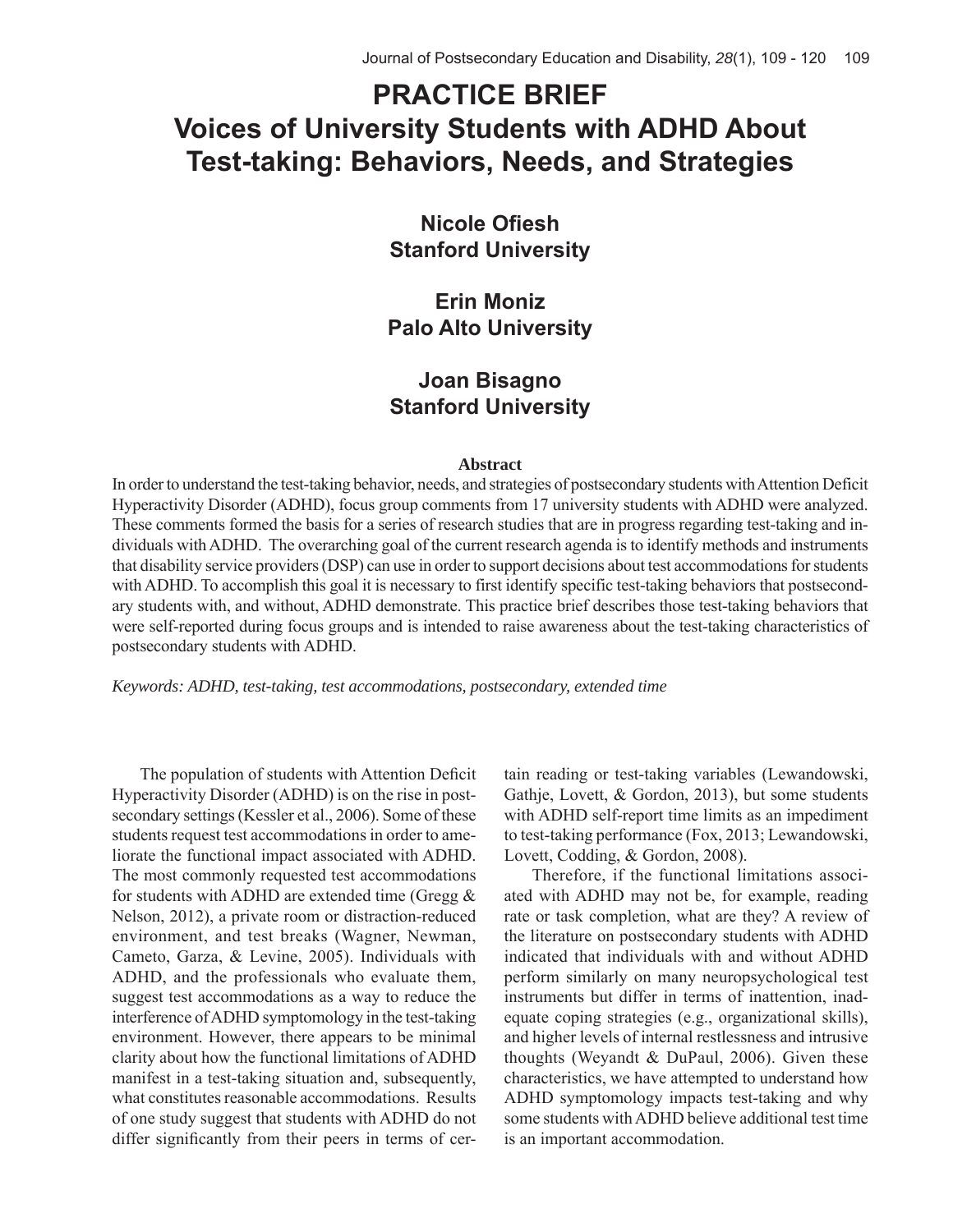### **Use of Psychoeducational Evaluations for Decisions About Accommodations**

Researchers have documented the widespread use of psychoeducational report data to make decisions about service delivery in postsecondary settings (Madaus, Banerjee, & Hamblet, 2010; Ofiesh & McAfee, 2000). Reports written for students with ADHD and learning disabilities typically include standardized measures of cognition, academic achievement, behavior, and in some cases, measures of executive functioning (EF). Part of the challenge in addressing the needs of postsecondary students with ADHD is that they present in as complicated a manner as students with learning disabilities. Simply stated, both populations of students with ADHD and learning disabilities are highly heterogeneous. Furthermore, not only are both categories of disability multifaceted, students with ADHD do not and cannot be expected to present with the same functional limitations as students with learning disabilities.

Therefore, if a disability service provider (DSP) seeks to find evidence of functional impact for a student with ADHD through, for example, fluency, decoding, or processing speed measures, as one may for a student with a learning disability, they can be stymied when the psychometric test data from the student's psychoeducational evaluation does not suggest weaknesses in these areas. There may be little information from standardized tests of achievement to suggest that the individual with ADHD would have difficulty completing a test within a standard time frame or need an accommodation such as a distraction-reduced environment or test breaks. Uncertainty about the functional impact may, for example, continue if the DSP and student with ADHD meet and the student emphasizes that extended time and a separate test room is indeed needed during test-taking because of his or her ADHD.

These diverging observations and research findings leave unanswered the questions, "What about having ADHD necessitates the need for test accommodations, especially more test time, which is so commonly requested?" and "What actually happens for a student with ADHD before and during a test, and is this significantly different from students without ADHD?" Unfortunately, there is a paucity of research on testtaking behavior and students with ADHD as well as on student perceptions of test accommodations. Further investigation in the area of test-taking behavior among college students with ADHD is critical in order to help those charged with making decisions about test accommodations do so in a professional manner.

#### **ADHD and Test-taking**

A literature review on test-taking and postsecondary students with ADHD was conducted. Lee et al. (2008) investigated the effects of pacing on the academic test performance of 21 students with ADHD. The researchers speculated that a computer-paced presentation would enhance the performance of students with ADHD by regulating their attention. In this study, students with ADHD were randomly assigned to one of two computer-based test situations. One test provided controlled timing (i.e., computer paced) and the other provided a student-paced testing condition within a computer-based environment. No score differences were found between the two environments, but students reported that the computer-paced testing environment, in and of itself, positively provided structure for them. Qualitatively, of the 21 students, 15 reported that the open spatial layout of the text on the test enhanced their performance as they could better focus on the content of the passage. Many students felt pressured with the time limits despite the structure. Additionally, most endorsed preference for a distraction-reduced environment and believed it enhanced their performance.

In a study that included information about testtaking concerns, Lewandowski et al. (2008) compared academic complaints of students with  $(n = 38)$ and without  $(n = 496)$  ADHD. Results indicated that 67.7% of students with ADHD, as compared to 45.4% of students without ADHD, felt they did not perform well on standardized tests. More students with ADHD (64.9%) than without (28.6%) felt they had trouble finishing timed tests. Similar results between the two groups (78.4% among ADHD vs. 30% without ADHD) were observed regarding self-perceptions about length of time to complete assignments compared to others. The researchers concluded that students with ADHD are more likely to perceive academic or test-taking problems, although these self-reported concerns are not specific to those with ADHD. In order to further investigate test-taking and postsecondary students with ADHD, focus groups were held to better understand the experience of these students. The results of these focus groups are discussed in this practice brief and form the basis for preliminary findings about how students with ADHD perceive their disability interacting with test-taking. The results informed the development of a survey (Nassar-McMillan & Borders, 2002) and interview protocol about test-taking behavior for a qualitative study that is in progress (Ofiesh, Bisagno, & Moniz, 2015).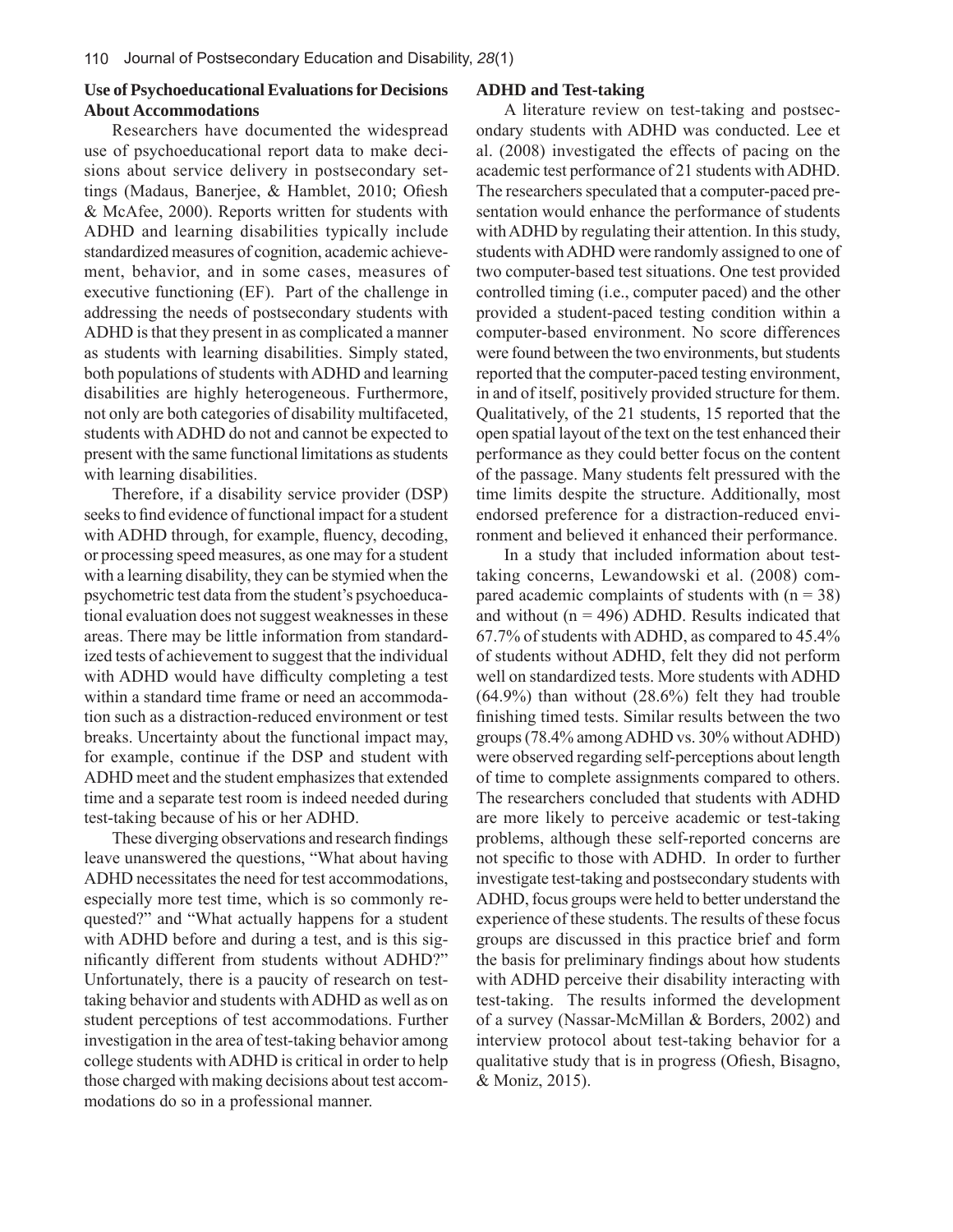#### **Focus Groups**

Focus group participants were comprised of ten female and seven male postsecondary students. Fifteen were diagnosed with ADHD and two were diagnosed with ADHD and a Specific Learning Disability: Reading Disorder, according to the guidelines for each of the universities' office for students with disabilities or one University's medical center. The students were enrolled at three institutions of higher education: two private  $(n=15)$  and one public institution  $(n=2)$ . The students represented five graduate students and twelve undergraduates.

Twenty questions served as the interview guide, with four categories of questions: (a) impact of ADHD on test-taking, (b) test study strategies that work and do not work, (c) use of extended test time, and (d) medication and test-taking. Only the questions that pertained to test-taking are included in this analysis. Four focus groups were held with participation ranging from two to six participants per focus group. Conversations were recorded and transcribed with MSWord Notebook View. The primary investigator and one research assistant served as the moderators in order to maintain the focus of the discussion (Nassar-McMillan & Borders, 2002). Themes were organized using NVIVO10 (QSR International).

#### **Discussion**

This paper reports the results of focus groups that were held to inform the development of studies on ADHD and test-taking. The results are presented in order to inform professional practice for service delivery to support the academic success of postsecondary students with ADHD; it is not intended to suggest that offices of disability services should conduct research or hold focus groups as part of their mission or responsibilities. Several distinct themes emerged from the collected data; direct quotes are listed in Appendix A. These themes clustered around four main topics: the impact of ADHD on test-taking, study strategies, use of extended test time, and medication issues. The comments and themes that emerged from the focus groups suggest that DSPs may be able to use observational, formative, summative, and executive functioning data from a student's psychoeducational evaluation to make more effective decisions about test accommodations for students with ADHD. Additionally, DSPs may find the comments students made regarding test study strategies and medication useful when talking to students about campus resources and the challenges they face in school.

#### **ADHD and Test-taking**

Four main issues were raised with respect to how ADHD generally impacts test-taking: attention and focus, distractibility/switching or shifting, movement, time management and perception. The set of diagnostic criteria for ADHD includes inattention, inattentive or hyperactive-impulsive features before age 12, symptomology present across two or more settings, clear evidence that the symptoms interfere with functioning, and do not occur during the course of another mental disorder (American Psychiatric Association [APA], 2013). It is not surprising, therefore, that many focus group respondents commented that having ADHD impacts test-taking through inattention, lack of focus, distractibility, and the need for movement. Indeed, several students stated that self-imposed breaks were utilized to "zone out" or engage in movement/physical activity during a test session where extended time was granted. These behaviors are not primary characteristics of learning disabilities and help to illustrate the difference in functional limitations between students with learning disabilities and students with ADHD.

#### **Study Strategies**

In response to questions about test study strategies that did and did not work, six major themes emerged, with engagement in movement and the need to reduce distractions described as positive strategies. Seeking outside support, taking breaks, and self-managing time were seen as negative strategies. There was mixed support for working with others in groups as some participants found it to be a useful strategy, whereas others did not find it useful. Some students with ADHD seem eager to study in groups but may feel their time management difficulties make it hard to actually get to the study group or because they feel too far behind in course material to participate.

With respect to study breaks, it is noteworthy that many practitioners recommend a "time on-time off" approach to help allocate study time productively, with some practitioners recommending the use of timers and alarms. Participants' comments, however, suggest students need practice with time management before implementing a "scheduled break" approach in studying. Scheduled or not, students feel that frequent breaks and movement are critical to address the symptomology of ADHD while studying. Therefore, disability service providers may want to ask students about their need for support with time management, ability to manage breaks, as well as use and effectiveness of timers and alarms.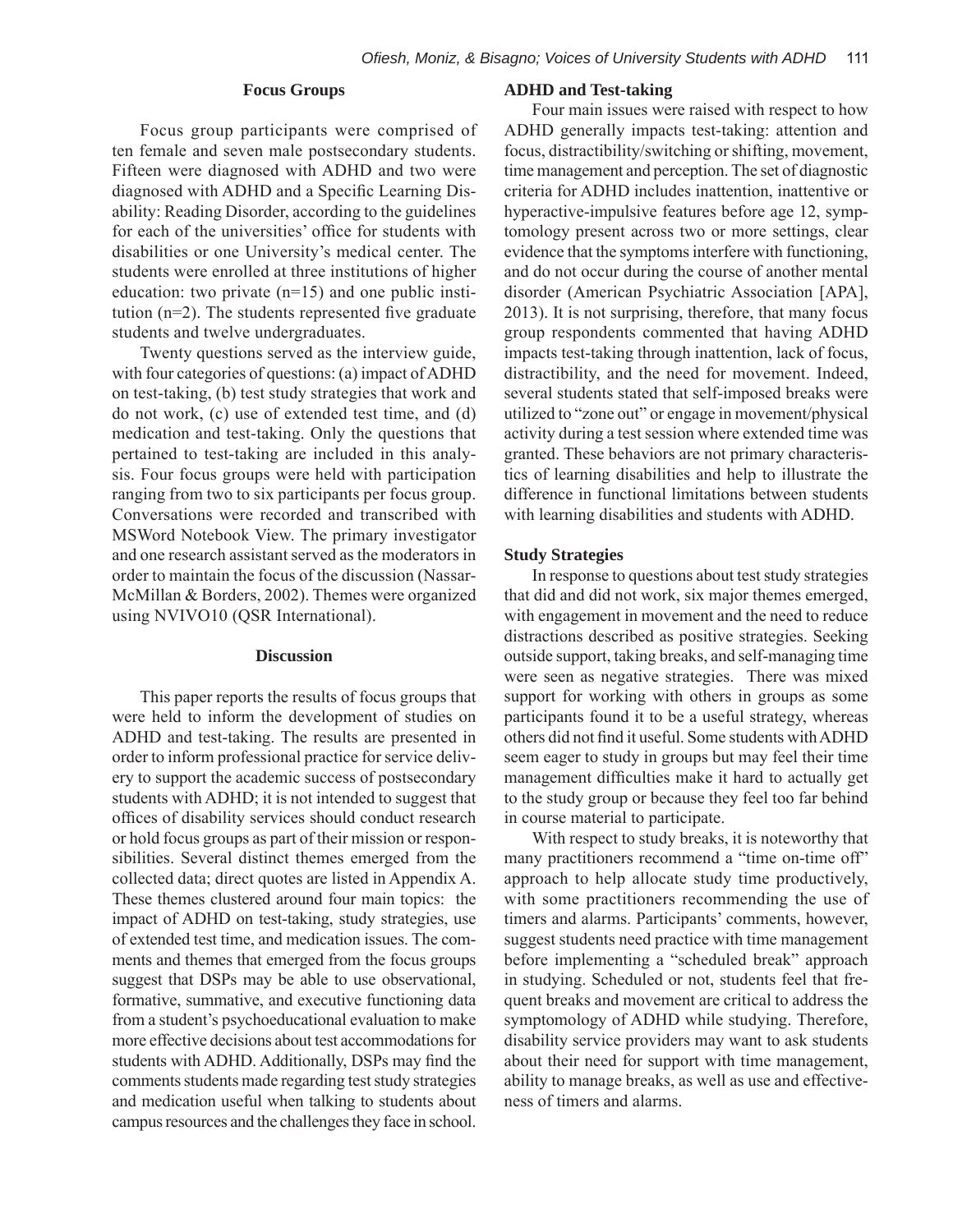#### **Extended Time**

Participants who had experience taking a test with extended time were asked how they actually used the additional test time. Five major themes emerged including: attention and focus, speed, movement/ breaks, (lack of) perception of time/pacing, and shifting thought processes. Focus group students with ADHD indicated a desire for extended test time for different reasons than focus group students with ADHD and learning disabilities. Rather than a need to ameliorate a slow reading rate or inaccurate decoding as the students with a co-existing learning disability stated, students with ADHD said extended time was used to give them more time to focus or take a break as a result of difficulty maintaining attention, distractibility, executive functioning issues, the need to move around, self-monitor time, or a combination of these.

Given these comments, breaks may be a more appropriate and reasonable accommodation than extended time for some students, but this will take retraining of DSPs and students regarding the purpose of breaks as compared to extended time. Some students with ADHD appear to need "stop the clock" breaks to simply take a mental break or engage in movement  $(Barkley, 2011)$ . Initial findings from the study by Ofiesh, Moniz, and Bisagno  $(2015)$  have found that some students with ADHD are actually resistant to stop the clock breaks because they are unaware of periods of inattention thus don't know when to stop the clock appropriately.

These comments are important given that many accommodation decisions are based on the functional impact noted in academic diagnostic tests. In reality, the areas of functional limitation noted by students with ADHD are not well captured by diagnostic academic assessments. This is important because it is the diagnostic academic assessments that professionals in the field are encouraged to look at in order to identify how the disability impacts learning. Furthermore, diagnostic academic tests are designed to slice out how an individual performs on different aspects of reading, writing, and math tasks. These aspects usually fall into the categories of basic skills, fluency, and application. Students with ADHD often fall short on application and fluency measures, but the diagnostic academic tests are so short in length the weakness that appears on a test does not correspond to the real life tasks of a college student. The two respondents with co-existing reading disorders were the only ones who indicated extended test time would help with answering more of the test.

Students' comments about how they use extended time and how it is related to their ADHD suggest a more refined use of the psychoeducational evaluation should consider comments about observations of movement and distractibility, executive functioning, and awareness of medication use in addition to performance on timed tasks. If executive functioning instruments are included in evaluations of students with ADHD, the results should be closely evaluated but with the caveat that some specialists question the ecological validity of those tests (Barkley, 2011; Meltzer, 2007). In general, if clinically significant ratings of these behaviors are noted, the use of a solo room as a way to reduce distractions, allow for externalizing behaviors (e.g., positive self talk), and breaks for physical activity may be reasonable accommodations.

Finally, strategy use and coaching may be needed in the area of time management for some students. For example, students who have difficulty with time management may need to learn how to manage time within the test-taking environment, especially if they will use other accommodations as well (Parker & Boutelle, 2009).

#### **Medication**

Participants were asked about medication use in the treatment of their ADHD. Those who did take medication were asked if the time of day they took the medication impacted their ability to take a test. Several participants reported changing the time in order to accommodate a scheduled exam. Some students who use medication for ADHD seem to adjust their medication based on when a test is scheduled. Comments suggest this may have negative side effects with respect to sleep patterns. Additionally, the adjustment of medication could have an impact on the ability to perform well on other tasks later in the day or the following day.

#### **Summary**

Focus group comments about test-taking from postsecondary students with ADHD were analyzed. The results provide insight into how the test-taking environment intersects with the symptomology and functional limitations of ADHD for college students. Most of the functional limitations (i.e., behaviors) described by students with ADHD indeed capture the diagnostic criteria of ADHD, as well as executive functioning deficits. The findings of these focus groups are in the process of validation in a series of research studies. In the meantime, DSPs are encouraged to look for observational data noted in the student's psychoeducational evaluations as well as to rely on the evaluator's comments in order to make accommodations.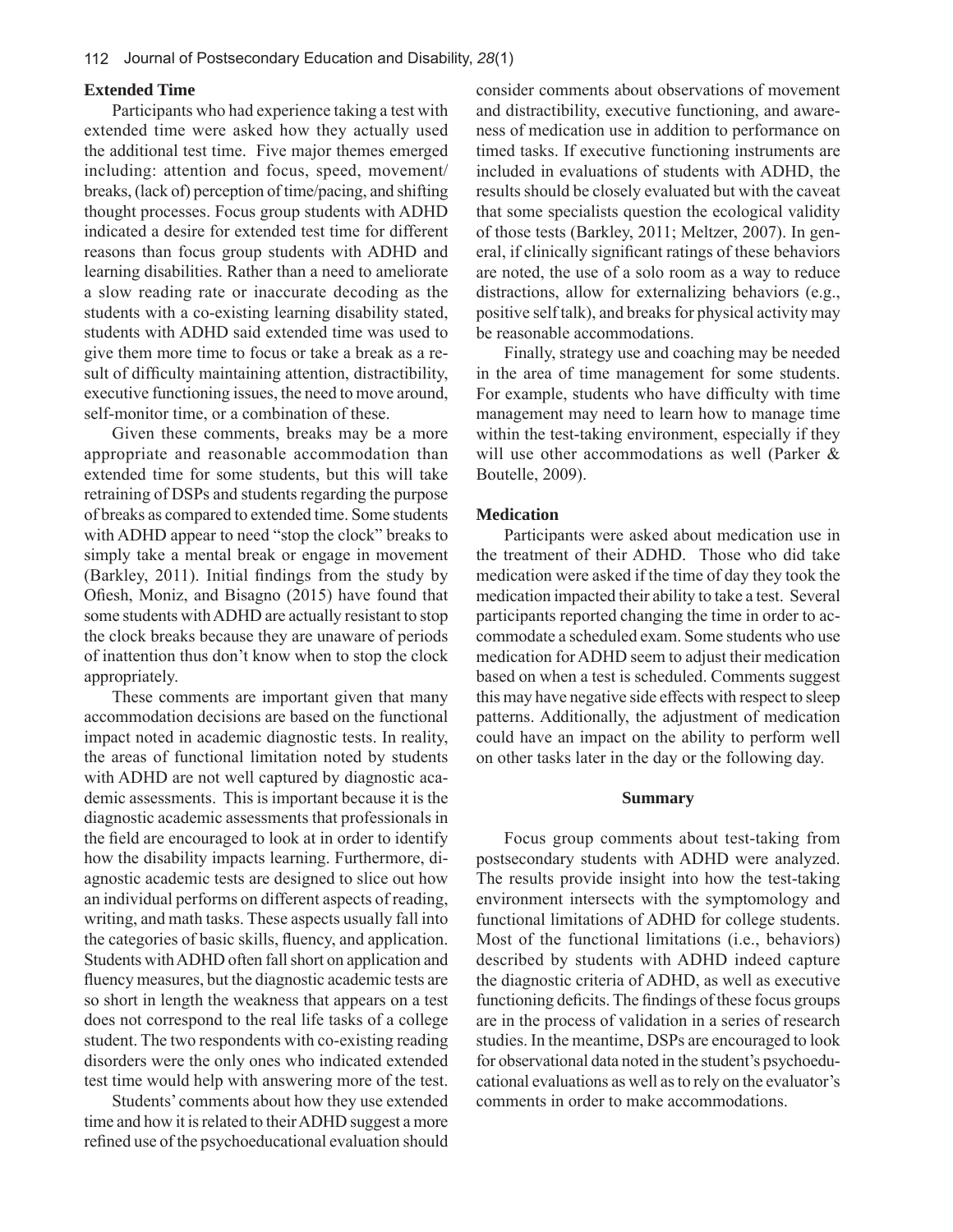### **References**

- American Psychiatric Association (2013). *Diagnostic and Statistical Manual of Mental Disorders*  (Fifth ed.). Arlington, VA: American Psychiatric Publishing.
- Barkley, R. A. (2011). *Executive functions: What they are, how they work, and why they evolved.* New York, NY: The Guilford Press.
- Fox, L. (2013). Success factors 40 years later: The pioneer postsecondary program for students with learning disabilities, attention deficit hyperactivity disorder, and executive function. *Learning Disabilities: A Multidisciplinary Journal, 18* (3), 18-28.
- Gregg, N., & Nelson, J. M. (2012). Meta-analysis on the effectiveness of extra time as a test accommodation for transitioning adolescents with learning disabilities: More questions than answers. *Journal of Learning Disabilities, 45*, 128-138.
- Kessler, R., Adler, L., Barkley, R., Biederman, J., Conners, K., Demler, O., Greenhill, L., Howes, M., Secnik, K., Spencer, T., Ustun, T., Walters, E. E., & Zaslavsky, A. M. (2006). The prevalence and correlates of adult ADHD in the United States: Results from the national comorbidity survey replication. *American Journal of Psychiatry, 163*, 716-723.
- Lee, K. S., Osborne, R. E., Hayes, K. A., & Simoes, R. A. (2008). The effects of pacing on the academic testing performance of college students with ADHD: A mixed methods study. *Journal of Educational Computing Research, 39*(2), 123-141.
- Lewandowski, L. J., Lovett, B. J., Codding, R. S., & Gordon, M. (2008). Symptoms of ADHD and academic concerns in college students with and without ADHD diagnoses. *Journal of Attention Disorders, 12*, 156-161.
- Lewandowski, L., Gathje, R. A, Lovett, B. J., & Gordon, M. (2013). Test-taking skills in college students with and without ADHD. *Journal of Psychoeducational Assessment, 31*(1), 41-52.
- Madaus, J. W., Banerjee, M., & Hamblet, E. C. (2010). Learning disability documentation decision making at the postsecondary level. *Career Development and Transition for Exceptional Individuals, 33,*  68-79. doi: 10.1177/0885728810368057.
- Meltzer, L. M. (2007). *Executive function in education: From theory to practice.* New York, NY: The Guilford Press.
- Nassar-McMillan, S. C., & Borders, L. D. (2002). Use of focus groups in survey item development. *The Qualitative Report, 7*.
- Ofiesh, N. S., Bisagno, J., & Moniz, E. (2015). University students with and without attention deficit/hyperactivity disorder (AD/HD): Test behavior and strategy use. Manuscript in preparation.
- Ofiesh, N. S., & McAfee, J. K. (2000). Evaluation practices for college students with LD. *Journal of Learning Disabilities, 33*, 14-25.
- Parker, D. R., & Boutelle, K. (2009). Executive function coaching for college students with learning disabilities and ADHD: A new approach for fostering self-determination. *Learning Disabilities Research & Practice, 24*, 204-215.
- Wagner, M., Newman, L., Cameto, R., Garza, N., & Levine, P. (2005). *After high school: A first look at the postschool experiences of youth with disabilities. A report from the National Longitudinal Transition Study-2.* (NLTS2). Menlo Park, CA: SRI International.
- Weyandt, L. L., & DuPaul, G. J. (2006). ADHD in college students: A review of the literature. *Journal of Attention Disorders, 10*, 9-19.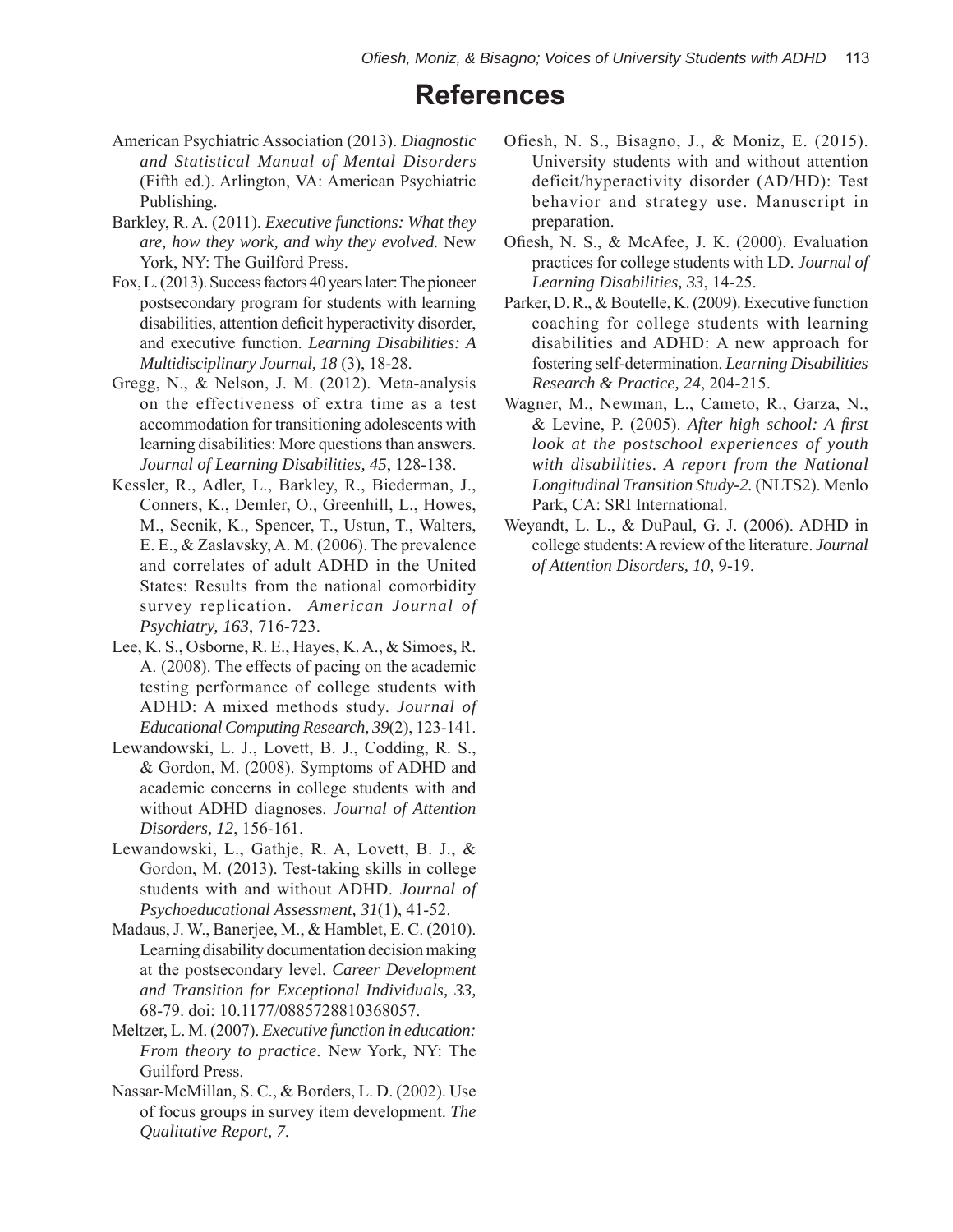# **About the Authors**

Nicole Ofiesh received her B.A. in Psychology from the California State University, Sacramento. She holds a teaching credential in special education, M.A. in Special Education and graduate certificate in Educational Therapy, from San Francisco State University. She earned her Ph.D. in Special Education: Learning Disabilities from The Pennsylvania State University. She is a consultant in private practice in Portola Valley, CA and Sr. Research Associate at the Schwab Learning Center at Stanford University. Her research interests include test accommodations for students with disabilities, extended test time, self-awareness of learning, and resilience. She can be reached at nofiesh@stanford.edu.

Erin Moniz received her B.A. degree in psychology from the University of San Francisco, and her M.S. degree from California State University, Fullerton. She is currently pursuing her Ph.D. in clinical psychology from Palo Alto University, with an emphasis in neuropsychology and clinical neuroscience in women's health. Her experience includes working as an Adaptive Behavior Coach for students with learning difficulties at Pomona College, and by private referral. She is currently working as a research assistant at Stanford University in the Schwab Learning Center and the Center for Interdisciplinary Brain Sciences Research, as well as at the Palo Alto Veterans Hospital in the Neuropsychological Assessment and Intervention Clinic. She can be reached by email at: emoniz@paloaltou.edu.

Joan M. Bisagno received her B.A. degree from the University of California at Davis and Ph.D. from Pacific Graduate School of Psychology. Her experience includes working as a clinician in mental health clinics, hospitals, and in private practice. She is currently the Assistant Vice Provost and Director of the Office of Accessible Education and Schwab Learning Center at Stanford University. She can be reached by email at: jbisagno@stanford.edu.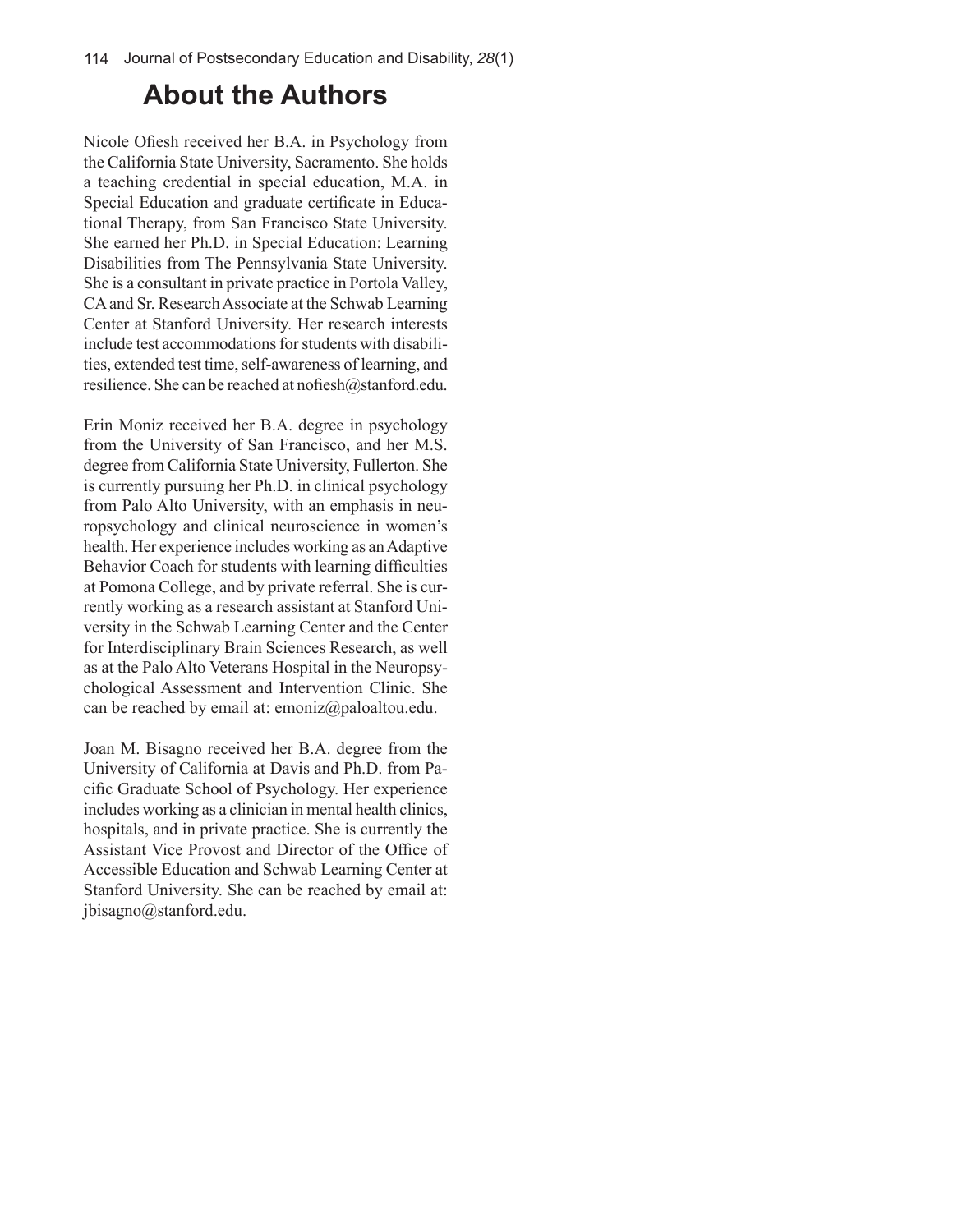## **Appendix A**

### **Focus Group Questions**

Please Indicate: ADHD Combined Type/Hyperactive/Inattentive/Don't Know/Also LD

- 1. What is ADHD?
- 2. How does having ADHD impact your ability to take a test?
- 3. What is something that you do to help you study for a test, which students without ADHD probably do not do?
- 4. Why do you think that helps you?
- 5. What is something that you have tried, because of your ADHD, in order to help you study for a test that did not work?
- 6. Why do you think that didn't work?
- 7. What is your understanding of why the disability service office on your campus provides test accommodations?
- 8. What kinds of test accommodations are available to university students with ADHD?
- 9. What are some reasons students with ADHD need test accommodations?
- 10. What are some reasons students with ADHD do NOT need test accommodations?
- 11. What stops some students with ADHD from asking for test accommodations?
- 12. What kinds of test accommodations do you request?
- 13. Do you ever use extended time?
- 14. If yes, how much time? 50% more (time and a half) or 100% (double time)
- 15. How do you use the extra time?
- 16. What do you do with the extra time that you are provided?
- 17. If you take medication for ADHD, does the time you take your medication impact your ability to take tests?
- 18. What do you want faculty to know about having ADHD?
- 19. What do you want those of us who work in the disability service office know about having ADHD?
- 20. What do you want your classmates to know about having ADHD?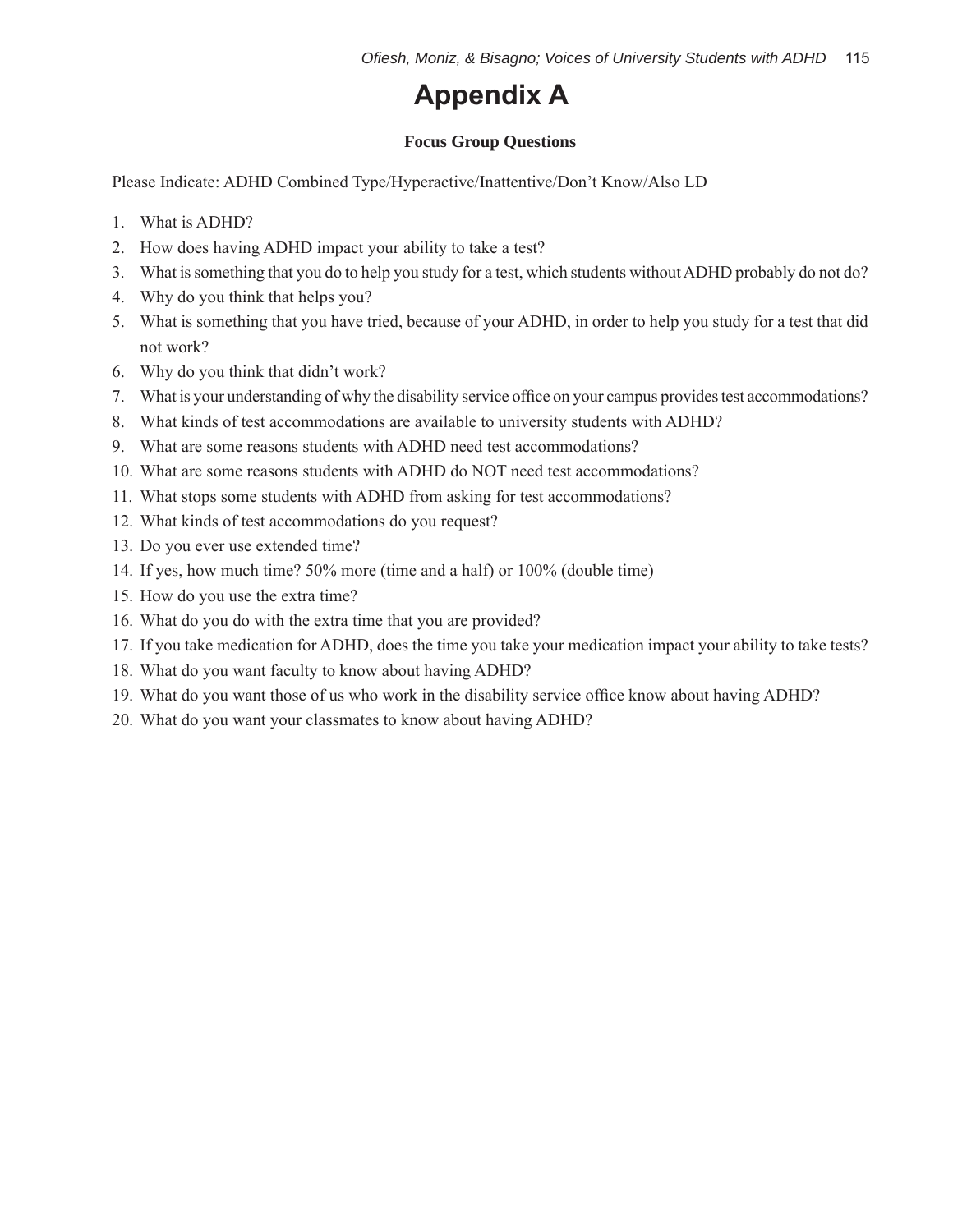| <b>ADHD and Test-taking Comments</b> |                                   |                                                                                                                                                                                                                                                                                                                                                                                                                                                                                                                                                                                                                                                                                                                                                                                                                                                                                                                                                                                               |  |  |
|--------------------------------------|-----------------------------------|-----------------------------------------------------------------------------------------------------------------------------------------------------------------------------------------------------------------------------------------------------------------------------------------------------------------------------------------------------------------------------------------------------------------------------------------------------------------------------------------------------------------------------------------------------------------------------------------------------------------------------------------------------------------------------------------------------------------------------------------------------------------------------------------------------------------------------------------------------------------------------------------------------------------------------------------------------------------------------------------------|--|--|
| Impact of ADHD<br>on Test-taking     | Attention & Focus                 | "I can forget that I'm taking a test and my mind can just go<br>somewhere and I just end up daydreaming and staring off and I<br>don't realize that I'm doing it during a test and time goes by."<br>"I start zoning out and I can no longer focus on the material."<br>"My focus is all the way zoomed in or all the way zoomed out."                                                                                                                                                                                                                                                                                                                                                                                                                                                                                                                                                                                                                                                        |  |  |
|                                      | Distractibility /<br>Switching    | "I am a fast test-taker so I actually give myself time to check<br>everything out before I get started, so that I don't get distracted<br>during the test."<br>"I think it takes me longer to take a test, especially when it<br>comes to writing. I know I am not a good writer, and I persist<br>to make a written answer what I want it to be, and that can be<br>a distraction in itself. All the different ways you can express a<br>thought or an idea or get distracted by all the little things and<br>maybe lose track of time."<br>"I hyper-focus, so the problem is really when people move<br>around or proctors are moving around and I get focused on all<br>that."<br>"Suddenly I'll notice everything and the test is secondary to<br>everything that's going on. So it's switching between those two<br>things. You can focus for so long, then that just stops."<br>"When people are walking around the room it's really distracting<br>and I can't get back to a problem." |  |  |
|                                      | Movement                          | "I just can't sit down and study for a long period of time without<br>moving."<br>"I just can't focus. I can't actually make myself sit there for that<br>long."                                                                                                                                                                                                                                                                                                                                                                                                                                                                                                                                                                                                                                                                                                                                                                                                                              |  |  |
|                                      | Time Management<br>and Perception | "I'll run out of steam, or I just lose my pace, and not do any<br>work for 10 minutes and just feel tired."<br>"I don't have the ability to perceive time when I'm working; I<br>just have no internal clock."                                                                                                                                                                                                                                                                                                                                                                                                                                                                                                                                                                                                                                                                                                                                                                                |  |  |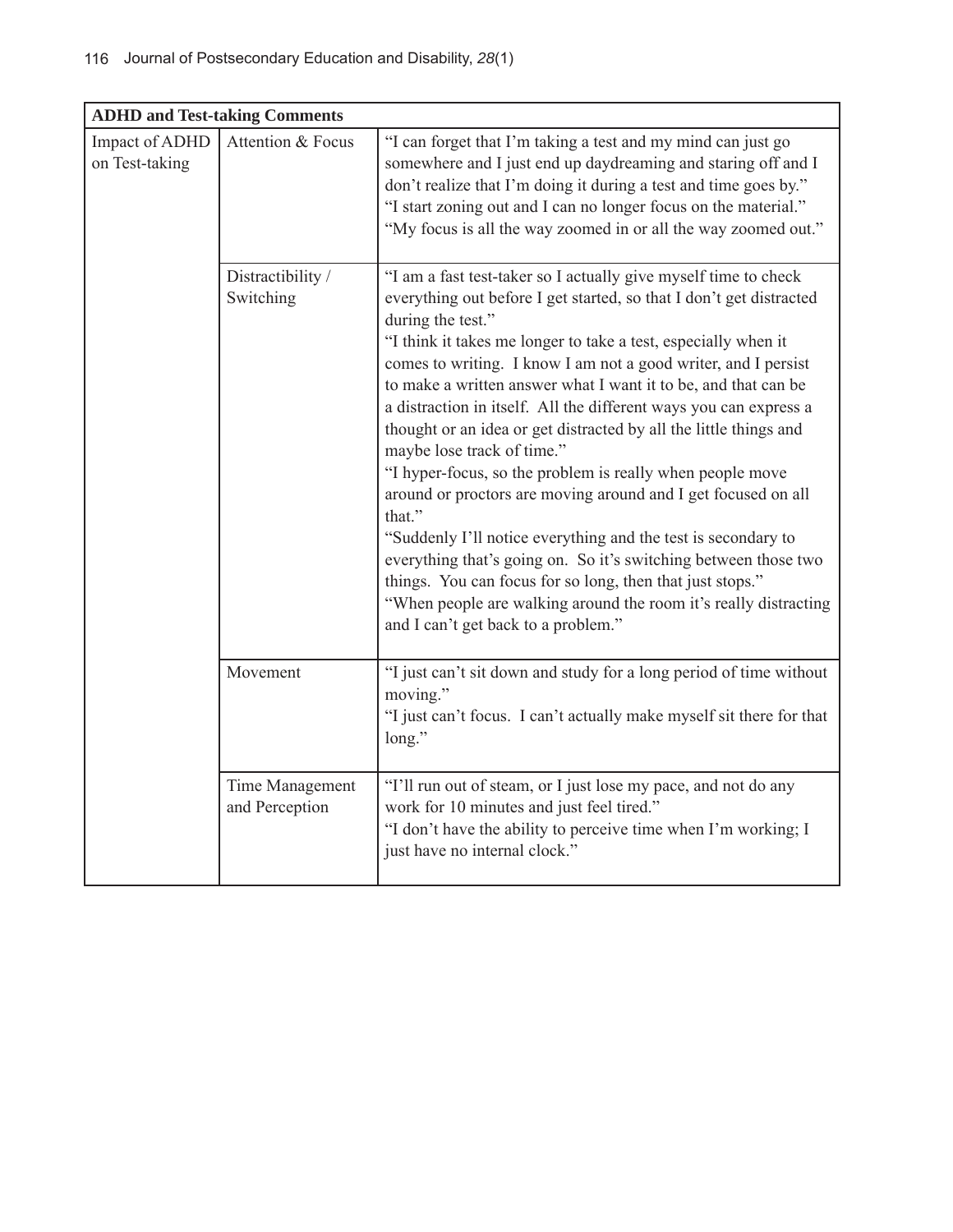| <b>ADHD and Test-taking Comments</b>                    |                       |                                                                                                                                                                                                                                                                                                                                                                                                                                                                                                                                                                                                                                                                                                                                                                                                                                                                                                                                              |  |  |
|---------------------------------------------------------|-----------------------|----------------------------------------------------------------------------------------------------------------------------------------------------------------------------------------------------------------------------------------------------------------------------------------------------------------------------------------------------------------------------------------------------------------------------------------------------------------------------------------------------------------------------------------------------------------------------------------------------------------------------------------------------------------------------------------------------------------------------------------------------------------------------------------------------------------------------------------------------------------------------------------------------------------------------------------------|--|--|
| Test study<br>strategies that<br>work and don't<br>work | Engage in<br>movement | "I like to have an area where I can walk around. If I cannot sit<br>there any longer I can stand up, and walk"<br>"When I notice I get zoned out, I can't get myself to zone back<br>in unless I do something physical, so I just like, do push-ups in<br>my room or something, when walking around no longer does it."<br>"I have to break up my assignments; not do them all at once. I<br>need breaks. I have trouble sitting down."                                                                                                                                                                                                                                                                                                                                                                                                                                                                                                      |  |  |
|                                                         | Reduce distractions   | "I am very inflexible. I can actually only study in the library,<br>and only specific places in the library. I can't study in small<br>places. I have to be in the right place, in the right frame of mind,<br>and then it takes all that to, like, even study."<br>"I need to be away from distractions."                                                                                                                                                                                                                                                                                                                                                                                                                                                                                                                                                                                                                                   |  |  |
|                                                         | Work with others      | "I want to study with others, but I don't study with other people<br>because I don't feel prepared enough to study with anyone else,<br>because I feel I am so behind; it's kind of embarrassing."<br>"I fidget all the time while I'm studying. I know sign language<br>so I sign while I'm reading and my friends say you're really<br>distracting me."<br>"I like working in a group."<br>"I procrastinate on studying until I get enough adrenaline to<br>actually focus. The costs of not studying have to outweigh the<br>benefits of working on projects or other things like that, um, in<br>order for me to study. If I'm working on something with a group<br>then I prioritize that."<br>"I like to interact with people. I can write on boards, I can<br>sit, I can walk around, rather than sit and look at a textbook.<br>Somehow textbooks can make interesting problems sound really<br>boring. Professors can do that too." |  |  |
|                                                         | Seek outside support  | "I work best when I'm working with other people, but<br>oftentimes, and the same thing applies to preparing for tests, I<br>don't make it to office hours because I feel like I'm too behind [I<br>haven't done the reading]."<br>"I want to get help for a class, but the problem begins with the<br>process of getting to the tutoryou know, actually signing up,<br>then getting the correct date, all those things are exactly what<br>I struggle with (with ADHD) so it doesn't become a tool I use<br>regularly."<br>"You know, I'm already behind on everything, and adding an<br>appointment with a tutor, and getting that appointment before a<br>test is, you know, hard."                                                                                                                                                                                                                                                        |  |  |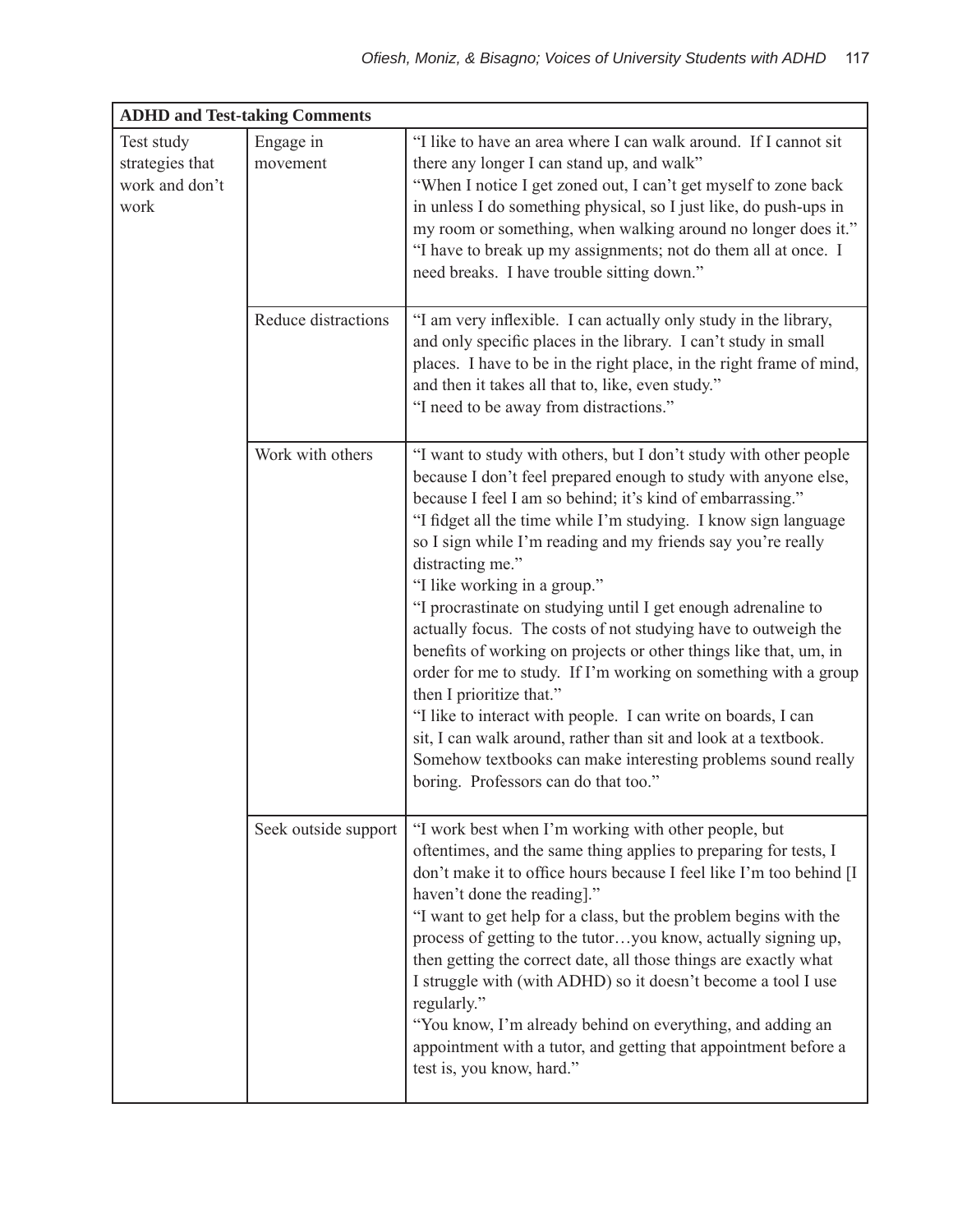| <b>ADHD and Test-taking Comments</b>                    |                                                     |                                                                                                                                                                                                                                                                                                                                                                                                                                                                                                                                                                                                                                                                                                                                                      |  |  |
|---------------------------------------------------------|-----------------------------------------------------|------------------------------------------------------------------------------------------------------------------------------------------------------------------------------------------------------------------------------------------------------------------------------------------------------------------------------------------------------------------------------------------------------------------------------------------------------------------------------------------------------------------------------------------------------------------------------------------------------------------------------------------------------------------------------------------------------------------------------------------------------|--|--|
| Test study<br>strategies that<br>work and don't<br>work | Breaks as related<br>to transitions and<br>shifting | "I have been told to take frequent breaks, but that's too hard.<br>It's hard to get back to studying; the transitions are hard and by<br>the time I'm studying I'm already pressured and I just want to<br>focus on my work and I get to the point where I don't want to do<br>anything else."<br>"I need to have activity and I need to do something that's not<br>what I was doing while I was studying. Mostly it's taking a<br>break and doing something physical and coming back. I have<br>to come back and do something different. If I was working<br>on math I'll work on reading or doing other things completely<br>different. I can shift gears, but it's really hard for me to zone out<br>and zone right back in."                     |  |  |
|                                                         | Self-manage time                                    | "I always have three different text books open and I'm like,<br>alright, I'm going to read a few pagesoh, I'm bored with that,<br>I'm going to do this oneso I have a giant checklist on my<br>computer of every topic I have to do, and I don't have to do it all<br>at once."<br>"I was told to use a timer. That did not work because I don't get<br>it done."<br>"Someone told me I should study like every day for the week<br>leading to a test or project. That didn't work. I just could not<br>remember something I studied a week ago. Especially if I am<br>studying a lot of foreign language stuff."<br>"I don't write out my answers to essays ahead of time for<br>practice, because writing is just too hard; I just memorize more." |  |  |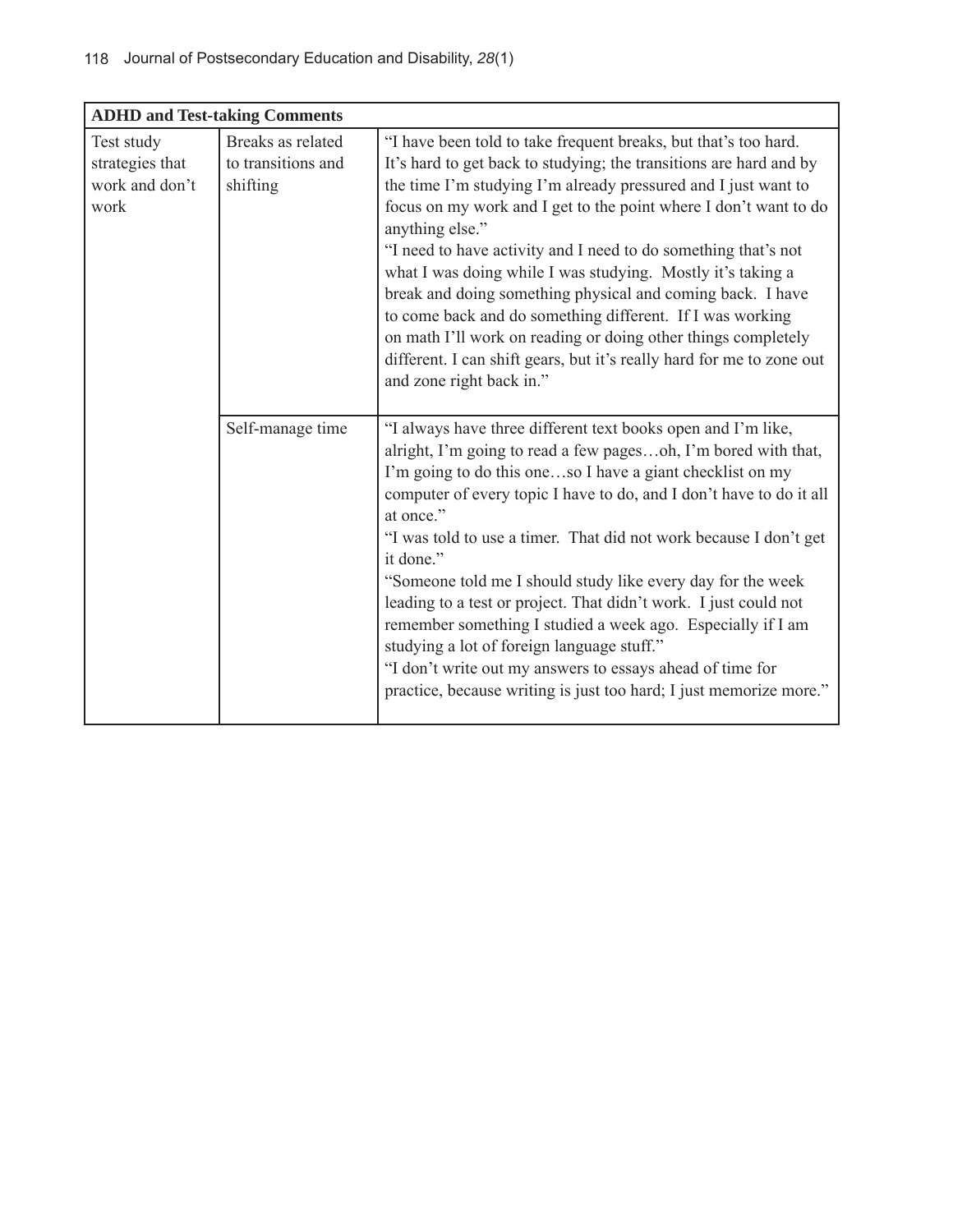| <b>ADHD and Test-taking Comments</b>          |                               |                                                                                                                                                                                                                                                                                                                                                                                                                                                                                                                                                                                                                                                                                                                                                                                                                                                                                                                                             |  |  |
|-----------------------------------------------|-------------------------------|---------------------------------------------------------------------------------------------------------------------------------------------------------------------------------------------------------------------------------------------------------------------------------------------------------------------------------------------------------------------------------------------------------------------------------------------------------------------------------------------------------------------------------------------------------------------------------------------------------------------------------------------------------------------------------------------------------------------------------------------------------------------------------------------------------------------------------------------------------------------------------------------------------------------------------------------|--|--|
| How extended<br>test time is<br>actually used | Attention and focus           | "For me, with Italian, I have to start thinking in Italian,<br>which takes so much longer to get focused to think in another<br>language."<br>"I take some time to get focused, look at the number of questions<br>on the test and sort of plan out how long I want to spend on each<br>one so I make sure I'm covering the material, and I guess for<br>each question I might make some notes, just off the top of my<br>head in the margins."<br>"I have a poor memory and there's just a lack of time. I need<br>time to remember things. I takes me longer to memorize and to<br>remember."<br>"I find myself getting distracted I just go with it, and give myself<br>time to look around the room and check everything out and then<br>I am able to get back to the test."<br>"Sometimes I give myself permission to just 'space out' and then<br>get back to work."<br>"I need time to zone out or space out, and get back to work." |  |  |
|                                               | Speed                         | "To finish the test, I need more time to respond to more of the<br>test. [Person with coexisting reading disorder]."<br>"I can't finish the test without extended time. I mean, I just<br>can't. I read slow. It's literally me finishing the test. [Person]<br>with coexisting reading disorder]."                                                                                                                                                                                                                                                                                                                                                                                                                                                                                                                                                                                                                                         |  |  |
|                                               | Movement/Breaks               | "I need to get up and walk around or take a break."<br>"I need to just stop and take a break and move around."<br>"I need time to move around the test and just space out."                                                                                                                                                                                                                                                                                                                                                                                                                                                                                                                                                                                                                                                                                                                                                                 |  |  |
|                                               | Perception of time/<br>pacing | "I go through the test and decide what I know and don't know.<br>I skip around a lot, 'cause it keeps me going. Sometimes I lose<br>track of time and then I'm all messed up."<br>"I just can't pay attention that long and all of a sudden time is<br>out."                                                                                                                                                                                                                                                                                                                                                                                                                                                                                                                                                                                                                                                                                |  |  |
|                                               | Shifting                      | "It's hard to shift gears between things and I lose track of time."                                                                                                                                                                                                                                                                                                                                                                                                                                                                                                                                                                                                                                                                                                                                                                                                                                                                         |  |  |